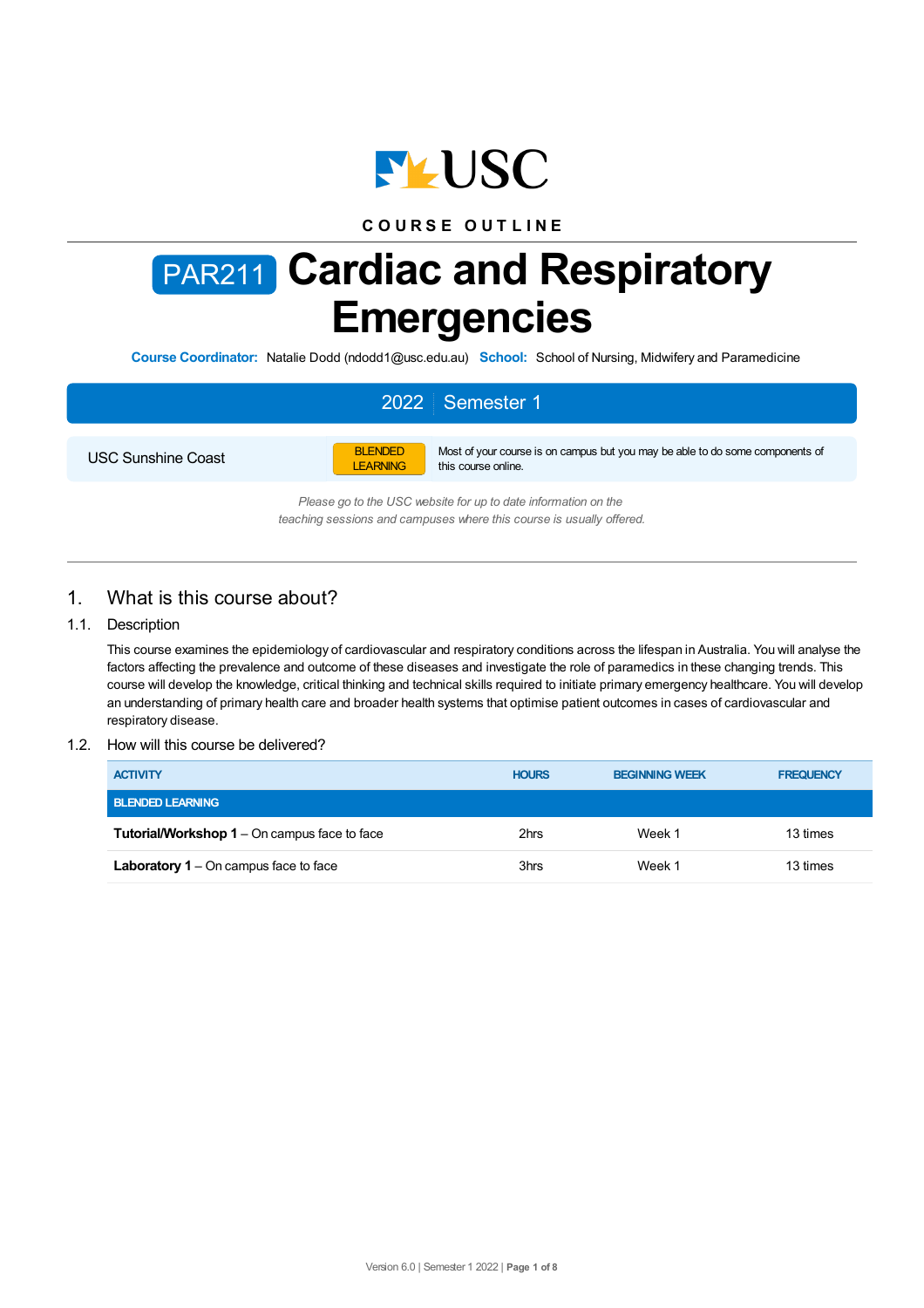## 1.3. Course Topics

Introduction to case based, problem centred learning

Cardiovascular & respiratory conditions & emergencies:

- Review of cardiovascular and respiratory anatomy (incl. histology and embryology) & physiology (incl. electrophysiology)
- Cardiovascular and respiratory pharmacology
- Epidemiology of coronary heart disease (CHD) and respiratory disorders
- Differential diagnosis of chest pain
- CHD, Angina, Unstable Angina, AMI STEMI / NSTEMI
- Perfusion, syncope, blood pressure & hypertension
- Heart failure, cardiogenic shock, congenital heart disease
- Cardiac arrhythmias, ECG rhythm recognition & 12 lead ECG interpretation
- Epidemiology of sudden cardiac arrest (SCA)
- Cardiac arrest management: adult and paediatric
- Post resuscitative care
- Congenital heart disease
- Defining hypoxia, hypercarbia, oxygenation & ventilation concepts
- Differential diagnosis of respiratory distress
- Asthma, COPD, pneumonia, chest infection, plural effusion & pneumothorax
- Pulmonary embolus
- Airway ventilation emergencies
- Communicable airways disease & occupational lung disease
- Introduction to advanced airway & ventilation management

# 2. What level is this course?

## 200 Level (Developing)

Building on and expanding the scope of introductory knowledge and skills, developing breadth or depth and applying knowledge and skills in a new context. May require pre-requisites where discipline specific introductory knowledge or skills is necessary. Normally, undertaken in the second or third full-time year of an undergraduate programs.

# 3. What is the unit value of this course?

12 units

# 4. How does this course contribute to my learning?

| <b>COURSE LEARNING OUTCOMES</b>                                   |                                                                                                                                                             | <b>GRADUATE QUALITIES MAPPING</b>                                      | <b>PROFESSIONAL STANDARD MAPPING *</b>                                                                                                                                              |
|-------------------------------------------------------------------|-------------------------------------------------------------------------------------------------------------------------------------------------------------|------------------------------------------------------------------------|-------------------------------------------------------------------------------------------------------------------------------------------------------------------------------------|
| On successful completion of this course, you<br>should be able to |                                                                                                                                                             | Completing these tasks successfully will<br>contribute to you becoming | Paramedicine Board of Australia                                                                                                                                                     |
|                                                                   | Apply evidence-based paramedic<br>primary healthcare to cardiovascular and<br>respiratory presentations across the<br>lifespan in a culturally safe manner. | Knowledgeable<br>Empowered                                             | 1, 1.1.e, 1.1.k, 3, 3.1.a, 3.1.b, 3.2.a, 3.2.b,<br>3.2.c, 3.2.d, 3.2.e, 3.2.f, 3.3.a, 3.3.c, 3.3.d                                                                                  |
| -2                                                                | Demonstrate critical reasoning and an<br>ethical approach to paramedic primary<br>healthcare within a crisis resource<br>management framework.              | Knowledgeable<br>Creative and critical thinker                         | 1, 1.1.f, 1.1.g, 1.1.h, 1.2.b, 1.2.d, 1.2.e,<br>1.3.a, 1.3.b, 1.4.a, 1.1, 2.1.a, 2.1.b, 2.1.c,<br>2.1.d, 3, 3.1.a, 3.1.b, 3.2.a, 3.2.b, 3.2.c,<br>3.2.d, 3.2.e, 3.2.f, 3.3.a, 3.3.c |
| $\left(3\right)$                                                  | Evaluate the epidemiology of<br>cardiovascular and respiratory<br>conditions across the lifespan, and<br>factors that influence health outcomes.            | Knowledgeable<br>Creative and critical thinker<br>Empowered            | 3, 3.1.a, 3.1.b, 3.2.a, 3.2.c, 3.2.d, 3.2.e,<br>3.3.c, 3.3.d, 5, 5.2.a, 5.3.a, 5.3.b, 5.3.c,<br>5.3.d, 5.3.f, 5.4.c, 5.4.e, 5.6.c                                                   |
|                                                                   | Critically analyse the evidence using a<br>prescribed style that underpins<br>paramedic primary healthcare.                                                 | Knowledgeable                                                          | 2.1.c, 3, 3.1.b, 3.2.a, 3.2.b, 3.2.c, 3.2.d,<br>3.2.e, 3.3.c, 3.3.d, 3.4.c, 3.2, 3.3, 5, 5.3.a,<br>5.3.b, 5.3.c, 5.3.d, 5.3.f, 5.6.c                                                |

\* Competencies by Professional Body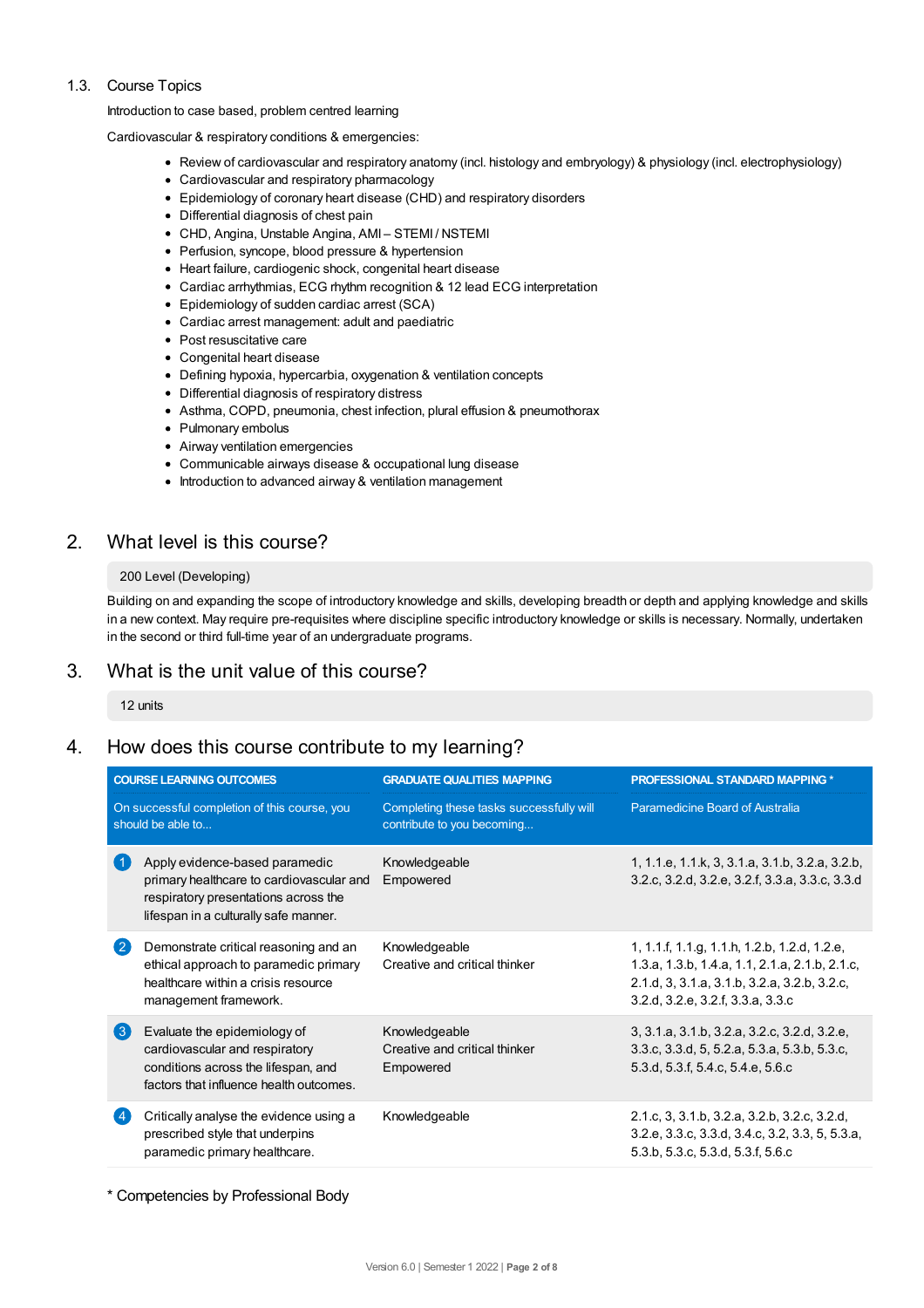|       | CODE COMPETENCY                                                                                                                                                                                                           |  |  |  |  |  |
|-------|---------------------------------------------------------------------------------------------------------------------------------------------------------------------------------------------------------------------------|--|--|--|--|--|
|       | PARAMEDICINE BOARD OF AUSTRALIA                                                                                                                                                                                           |  |  |  |  |  |
| 1     | Domain 1: The professional and ethical practitioner                                                                                                                                                                       |  |  |  |  |  |
| 1.1.e | Provide relevant information to a patient and demonstrate appropriate methods to obtain informed consent.                                                                                                                 |  |  |  |  |  |
| 1.1.k | Practise in accordance with the applicable legislation governing the safe use of scheduled medicines by paramedics in the<br>jurisdiction of practice.                                                                    |  |  |  |  |  |
| 1.1.f | Demonstrate knowledge of Australia's healthcare systems, their standards and requirements.                                                                                                                                |  |  |  |  |  |
| 1.1.g | Demonstrate understanding of the basic principles underpinning bio-ethics in paramedicine practice.                                                                                                                       |  |  |  |  |  |
| 1.1.h | Demonstrate culturally safe practice when providing healthcare services for Aboriginal and Torres Strait Islander Peoples.                                                                                                |  |  |  |  |  |
| 1.2.b | Display appropriate professional behaviour in patient interactions.                                                                                                                                                       |  |  |  |  |  |
| 1.2.d | Identify and respect appropriate boundaries between patients and health professionals.                                                                                                                                    |  |  |  |  |  |
| 1.2.e | Assess each situation, determine the nature and severity of the problem and apply the required knowledge and experience to<br>provide a response that is in the best interest of the patient/s.                           |  |  |  |  |  |
| 1.3.a | Recognise and respond appropriately to unsafe or unprofessional practice.                                                                                                                                                 |  |  |  |  |  |
| 1.3.b | Integrate organisational directives, policies, procedures and guidelines with Professional standards.                                                                                                                     |  |  |  |  |  |
| 1.4.a | Demonstrate understanding of the principles of patient advocacy and their application to paramedicine practice.                                                                                                           |  |  |  |  |  |
| 1.1   | Practise ethically and professionally, consistent with relevant legislation and regulatory requirements                                                                                                                   |  |  |  |  |  |
| 2.1.a | Establish a rapport with the patient to gain understanding of their issues and perspectives, and to encourage their active<br>participation and partnership in care and/or treatment.                                     |  |  |  |  |  |
| 2.1.b | Communicate with the patient and/or other relevant people to collect and convey information and reach an agreement about the<br>purpose of any care and treatment.                                                        |  |  |  |  |  |
| 2.1.c | Convey knowledge and procedural information in ways that engender trust and confidence, and respects patient confidentiality,<br>privacy and dignity.                                                                     |  |  |  |  |  |
| 2.1.d | Respond appropriately to patient queries or issues.                                                                                                                                                                       |  |  |  |  |  |
|       | Domain 3: The evidence-based practitioner                                                                                                                                                                                 |  |  |  |  |  |
| 3.1.a | Operate within a framework of making informed, evidence-based, reasonable and professional judgements about their practice,<br>with acting in the best interests of their patients as their primary concern.              |  |  |  |  |  |
| 3.1.b | Make sensible, practical, and culturally safe decisions about their practice, taking account of all relevant information and the best<br>interests of the people who use, or are affected by, the service being provided. |  |  |  |  |  |
| 3.2.a | Apply evidence-based practice principles along with critical and reflective thinking to resolve clinical challenges.                                                                                                      |  |  |  |  |  |
| 3.2.b | Demonstrate a logical and systematic approach to problem-solving and situation analysis.                                                                                                                                  |  |  |  |  |  |
| 3.2.c | Analyse and critically evaluate the information collected to make clinical judgments.                                                                                                                                     |  |  |  |  |  |
| 3.2.d | Recognise that clinical judgements involve consideration of conflicting information and evidence.                                                                                                                         |  |  |  |  |  |
| 3.2.e | Formulate a diagnosis informed by the patient assessment and analysis of context and situation.                                                                                                                           |  |  |  |  |  |
| 3.2.f | Identify the time criticality of treatment, referral, handover and where appropriate, transport.                                                                                                                          |  |  |  |  |  |
| 3.3.a | Select or modify approaches to meet the needs of patients, their relatives and carers, reflecting culturally safe practice when<br>practicing.                                                                            |  |  |  |  |  |
| 3.3.c | Using appropriate resources to support professional decision-making.                                                                                                                                                      |  |  |  |  |  |
| 3.3.d | Demonstrate a level of skill in the use of information technology appropriate to their practice.                                                                                                                          |  |  |  |  |  |
| 3.4.c | Seek input from others to confirm professional learning and development needs.                                                                                                                                            |  |  |  |  |  |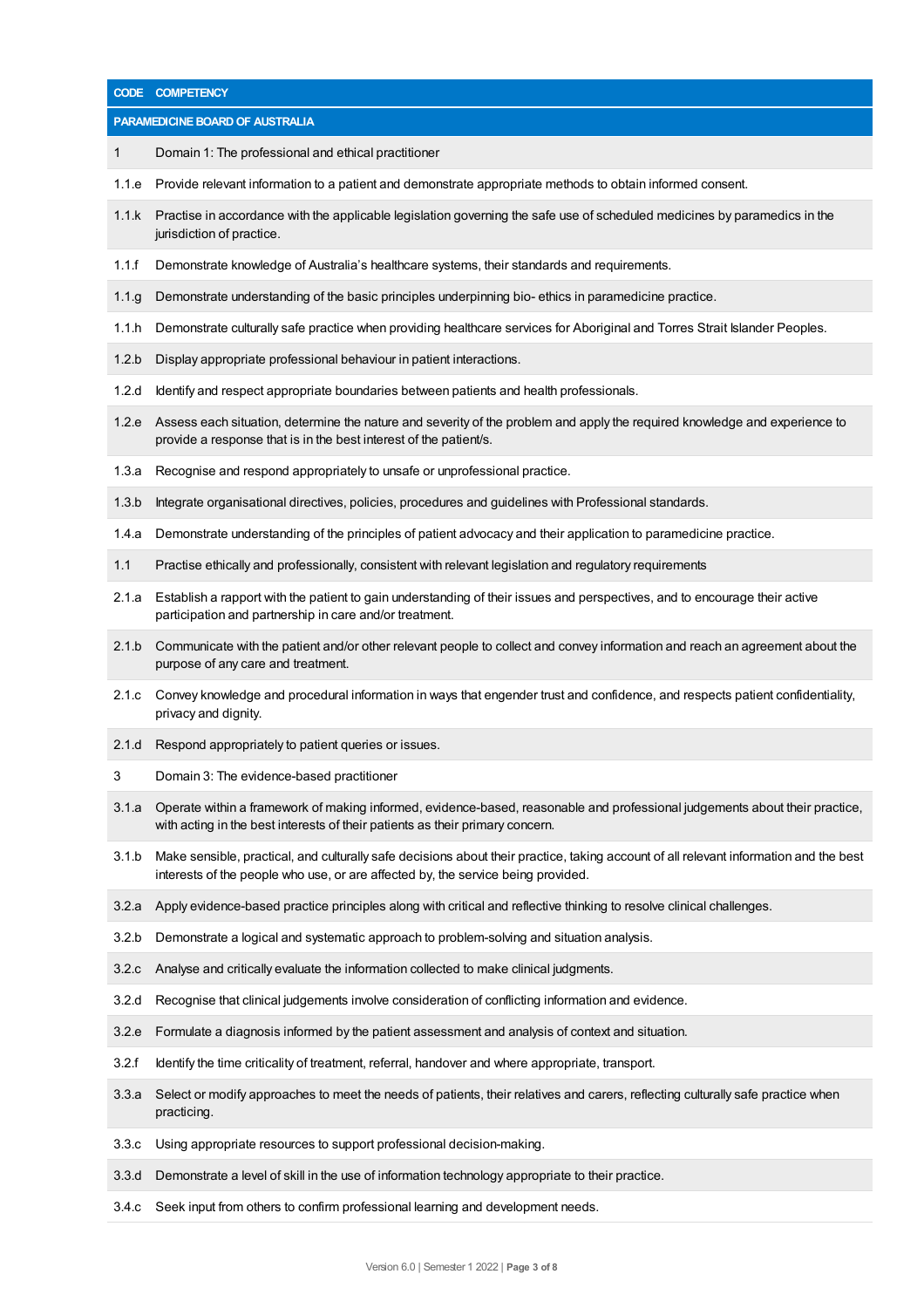|       | <b>CODE COMPETENCY</b>                                                                                                                                                                                                                  |
|-------|-----------------------------------------------------------------------------------------------------------------------------------------------------------------------------------------------------------------------------------------|
| 3.2   | Use clinical reasoning and problem-solving skills to determine clinical judgements and appropriate actions                                                                                                                              |
| 3.3   | Draw on appropriate knowledge, resources and skills in order to make professional judgements                                                                                                                                            |
| 5     | Domain 5: The paramedicine practitioner                                                                                                                                                                                                 |
| 5.2.a | Identify factors or conditions that may affect the patient behaviour and/or capacity to undergo the procedure.                                                                                                                          |
| 5.3.a | Understand the structure, function and pathophysiology of the human body, relevant to their practice, together with knowledge of<br>health, human growth and development, disease, disorder and dysfunction.                            |
| 5.3.b | Understand the principles and applications of scientific enguiry, including the evaluation of treatment efficacy and the research<br>process.                                                                                           |
| 5.3.c | Understand the theoretical basis of and the variety of approaches to assessment and intervention.                                                                                                                                       |
| 5.3.d | Demonstrate an applied knowledge of human anatomy and physiology sufficient to understand the nature and effects of injury or<br>illness and to conduct assessment and observation in order to establish patient management strategies. |
| 5.3.f | Understand the clinical sciences underpinning paramedic practice, including physiological, pharmacological, behavioural and<br>functional.                                                                                              |
| 5.4.c | Arrive at a reasonable working diagnosis.                                                                                                                                                                                               |
| 5.4.e | Demonstrate an applied knowledge of the indications and contra-indications of using specific paramedic interventions including<br>their modifications.                                                                                  |
|       | Utilise knowledge, reasoning and problem-solving skills to determine appropriate judgements and actions.                                                                                                                                |

PAR103 and LFS112 and LFS122 and enrolled in Program SC395

5.2. Co-requisites

 $5.1.$ 

Not applicable

5.3. Anti-requisites

Not applicable

5.4. Specific assumed prior knowledge and skills (where applicable)

Not applicable

# 6. How am Igoing to be assessed?

6.1. Grading Scale

Standard Grading (GRD)

High Distinction (HD), Distinction (DN), Credit (CR), Pass (PS), Fail (FL).

6.2. Details of early feedback on progress

An online quiz in week three and formative feedback during tutorials provides students with early feedback on progress.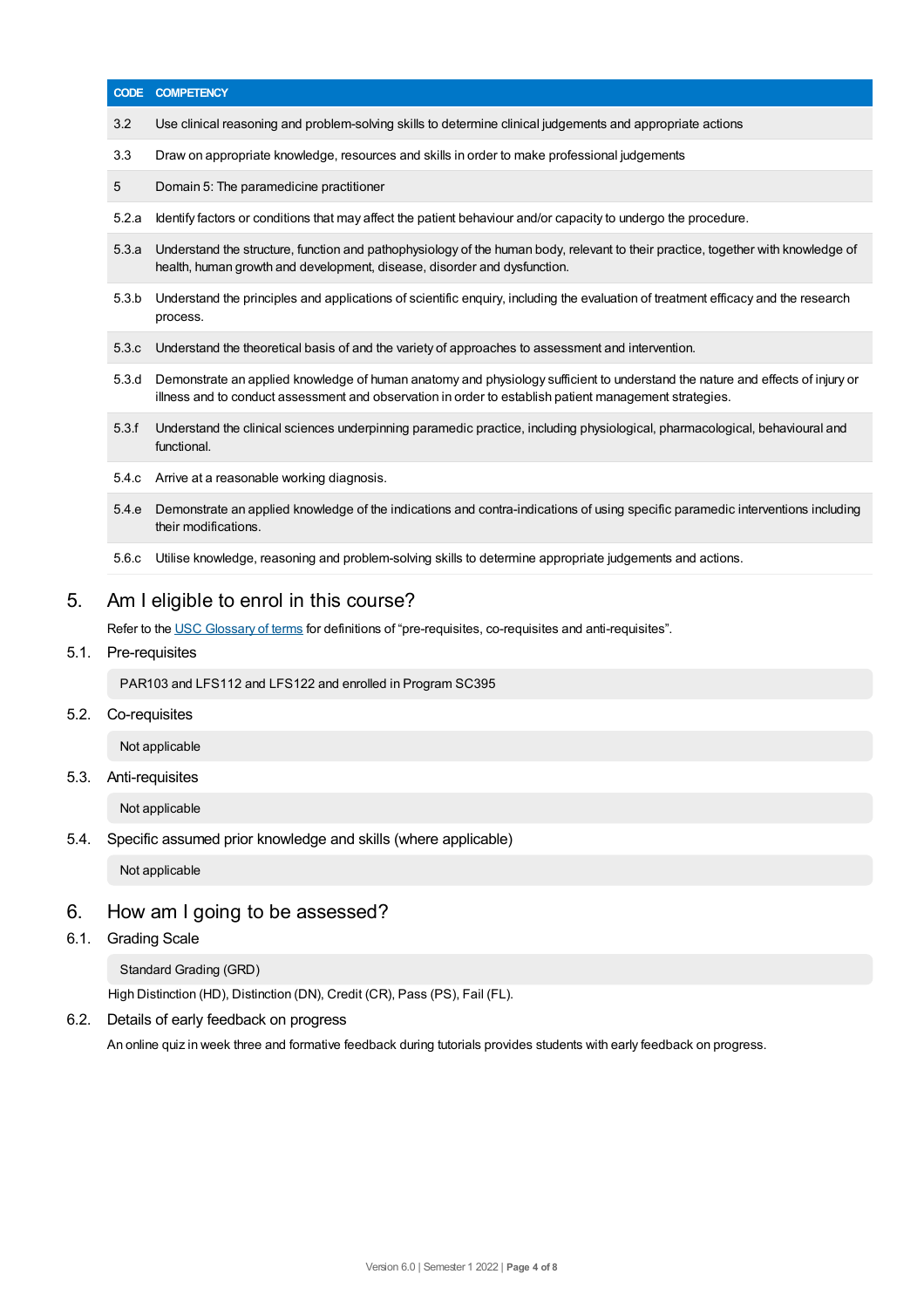## 6.3. Assessment tasks

| <b>DELIVERY</b><br><b>MODE</b> | <b>TASK</b><br>NO. | <b>ASSESSMENT</b><br><b>PRODUCT</b>     | <b>INDIVIDUAL</b><br><b>OR GROUP</b> | <b>WEIGHTING</b><br>$\frac{9}{6}$ | <b>WHAT IS THE</b><br><b>DURATION /</b><br>LENGTH?                        | <b>WHEN SHOULD I</b><br><b>SUBMIT?</b>          | <b>WHERE SHOULD I</b><br><b>SUBMIT IT?</b>               |
|--------------------------------|--------------------|-----------------------------------------|--------------------------------------|-----------------------------------|---------------------------------------------------------------------------|-------------------------------------------------|----------------------------------------------------------|
| All                            | $\mathbf{1}$       | Quiz/zes                                | Individual                           | 0%                                | 20 questions                                                              | Throughout teaching<br>period (refer to Format) | <b>Online Submission</b>                                 |
| All                            | 2                  | Report                                  | Individual                           | 20%                               | 2000 words                                                                | Week 9                                          | Online Assignment<br>Submission with<br>plagiarism check |
| All                            | 3                  | Portfolio                               | Individual                           | 40%                               | Clinical skill<br>stations &<br>Scenario<br>based clinical<br>examination | Refer to Format                                 | In Class                                                 |
| All                            | 4                  | Examination -<br>Centrally<br>Scheduled | Individual                           | 40%                               | 2 hours                                                                   | Exam Period                                     | Exam Venue                                               |

## **All - Assessment Task 1:** Online Quiz

| <b>GOAL:</b>     | This formative task assesses concepts covered during the first three, six, nine and twelve weeks of the course. The format<br>is multiple choice questions. This is an open-book test that is completed online via Canvas. |                                     |  |  |  |
|------------------|----------------------------------------------------------------------------------------------------------------------------------------------------------------------------------------------------------------------------|-------------------------------------|--|--|--|
| <b>PRODUCT:</b>  | Quiz/zes                                                                                                                                                                                                                   |                                     |  |  |  |
| <b>FORMAT:</b>   | SUBMIT: End of weeks 3, 6, 9, and 12<br>Multiple choice test - 20 questions                                                                                                                                                |                                     |  |  |  |
| <b>CRITERIA:</b> | No.                                                                                                                                                                                                                        | <b>Learning Outcome</b><br>assessed |  |  |  |
|                  | You will be assessed on core course concepts.                                                                                                                                                                              | $(1)$ $(3)$                         |  |  |  |

## **All - Assessment Task 2:** Written Report

| <b>GOAL:</b>     | To investigate a contemporary topic relating to cardio-respiratory disease and use appropriate evidence to make<br>recommendations regarding paramedic practice. |                                                                              |                                     |  |  |  |
|------------------|------------------------------------------------------------------------------------------------------------------------------------------------------------------|------------------------------------------------------------------------------|-------------------------------------|--|--|--|
| <b>PRODUCT:</b>  | Report                                                                                                                                                           |                                                                              |                                     |  |  |  |
| <b>FORMAT:</b>   | Standard report format Analysing the paramedic management of cardio-respiratory emergencies                                                                      |                                                                              |                                     |  |  |  |
|                  | 2000 word report                                                                                                                                                 |                                                                              |                                     |  |  |  |
|                  | Report structure available in Canvas                                                                                                                             |                                                                              |                                     |  |  |  |
| <b>CRITERIA:</b> | No.                                                                                                                                                              |                                                                              | <b>Learning Outcome</b><br>assessed |  |  |  |
|                  | 1                                                                                                                                                                | Integration of knowledge to a clinical setting                               | 064                                 |  |  |  |
|                  | 2                                                                                                                                                                | Analysis of emerging themes                                                  | $\mathbf{1}$ $\mathbf{3}$           |  |  |  |
|                  | 3                                                                                                                                                                | Synthesis of evidence to support an argument situated in paramedic practice; | (4)                                 |  |  |  |
|                  |                                                                                                                                                                  |                                                                              |                                     |  |  |  |
|                  | 4                                                                                                                                                                | Use of Vancouver referencing style                                           | $\left( 4 \right)$                  |  |  |  |
|                  | 5                                                                                                                                                                | Report structure and grammar                                                 | $\left( 4 \right)$                  |  |  |  |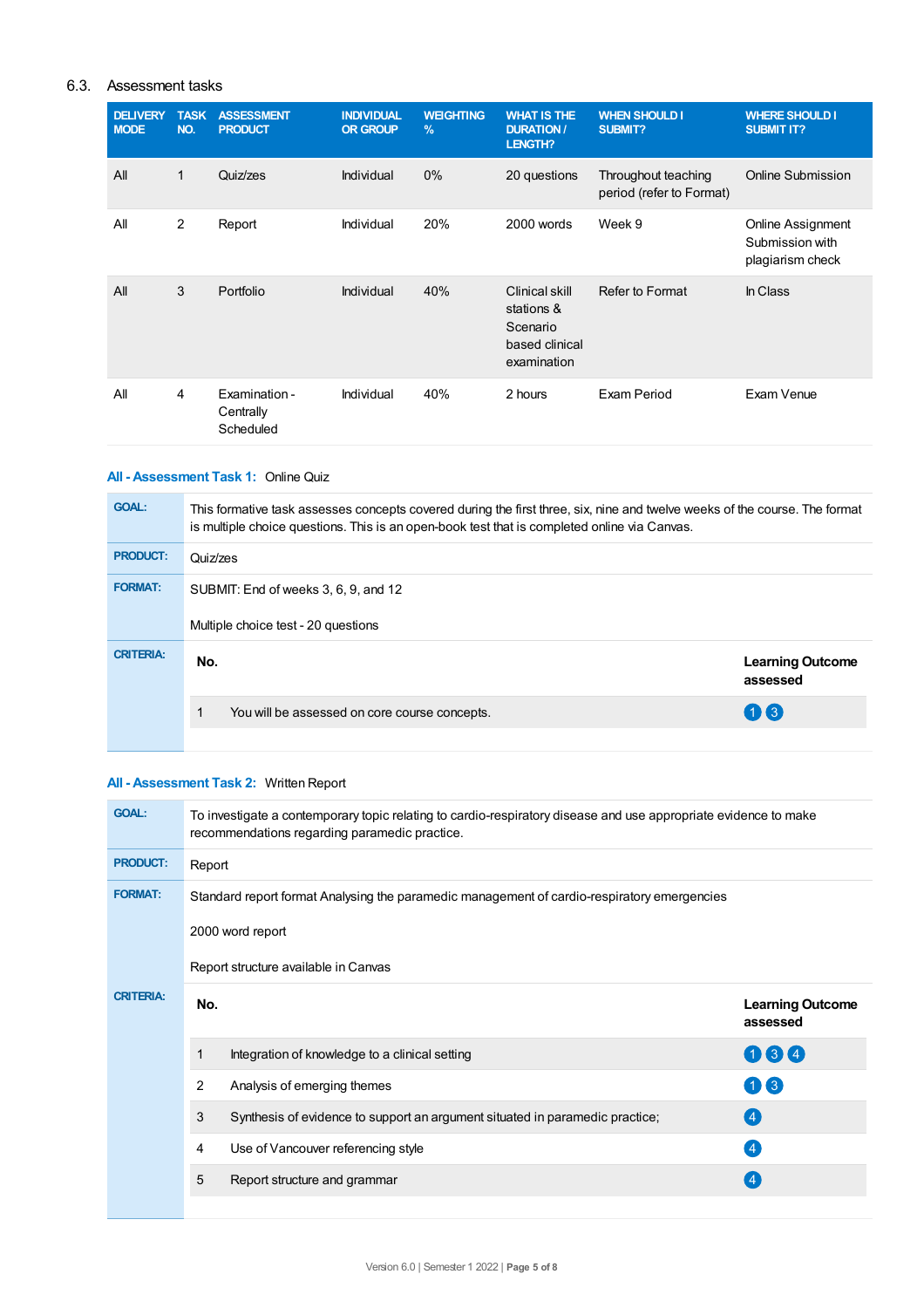## **All - Assessment Task 3:** Clinical Practice Portfolio

| <b>GOAL:</b>     | The aim of this task is to enable you to demonstrate key concepts of clinical decision making, communication and<br>psychomotor skills covered during the semester.                                                                                                               |                                     |  |  |  |  |
|------------------|-----------------------------------------------------------------------------------------------------------------------------------------------------------------------------------------------------------------------------------------------------------------------------------|-------------------------------------|--|--|--|--|
| <b>PRODUCT:</b>  | Portfolio                                                                                                                                                                                                                                                                         |                                     |  |  |  |  |
| <b>FORMAT:</b>   | SUBMIT: Skill stations during semester / Scenario based clinical exam Week 13                                                                                                                                                                                                     |                                     |  |  |  |  |
|                  | Demonstration of a defined standard of performance of clinical skills stations and patient care in a simulated<br>environment as referenced in 6.2. Portfolio includes a simulation based assessment in week 13 and clinical skill stations<br>conducted throughout the semester. |                                     |  |  |  |  |
| <b>CRITERIA:</b> | No.                                                                                                                                                                                                                                                                               | <b>Learning Outcome</b><br>assessed |  |  |  |  |
|                  | Competence with the implementation of clinical skills and interventions<br>1                                                                                                                                                                                                      | $\left( 2\right)$                   |  |  |  |  |
|                  | 2<br>Practical demonstration of the integration of knowledge to a clinical setting                                                                                                                                                                                                | 02                                  |  |  |  |  |
|                  | 3<br>Patient assessment and gathering evidence                                                                                                                                                                                                                                    | 00                                  |  |  |  |  |
|                  | Implementation of interventions and drug administration<br>4                                                                                                                                                                                                                      | $\left( 2\right)$                   |  |  |  |  |
|                  | 5<br>Crisis resource management                                                                                                                                                                                                                                                   | $(1)$ $(2)$                         |  |  |  |  |
|                  |                                                                                                                                                                                                                                                                                   |                                     |  |  |  |  |

#### **All - Assessment Task 4:** Final written examination

| <b>GOAL:</b>     | The aim of this task is to enable you to demonstrate understanding of key disciplinary knowledge, scientific principles and<br>clinical thinking required to assess and manage cardiac and respiratory emergencies. |                                     |  |  |
|------------------|---------------------------------------------------------------------------------------------------------------------------------------------------------------------------------------------------------------------|-------------------------------------|--|--|
| <b>PRODUCT:</b>  | <b>Examination - Centrally Scheduled</b>                                                                                                                                                                            |                                     |  |  |
| <b>FORMAT:</b>   | Short answer and multiple choice questions                                                                                                                                                                          |                                     |  |  |
| <b>CRITERIA:</b> | No.                                                                                                                                                                                                                 | <b>Learning Outcome</b><br>assessed |  |  |
|                  | Demonstrate understanding of key scientific and clinical principles required to assess and<br>manage cardiac and respiratory emergencies.                                                                           | 026                                 |  |  |
|                  |                                                                                                                                                                                                                     |                                     |  |  |

# 7. Directed study hours

A 12-unit course will have total of 150 learning hours which will include directed study hours (including online if required), self-directed learning and completion of assessable tasks. Directed study hours may vary by location. Student workload is calculated at 12.5 learning hours per one unit.

# 8. What resources do I need to undertake this course?

Please note: Course information, including specific information of recommended readings, learning activities, resources, weekly readings, etc. are available on the course Canvas site– Please log in as soon as possible.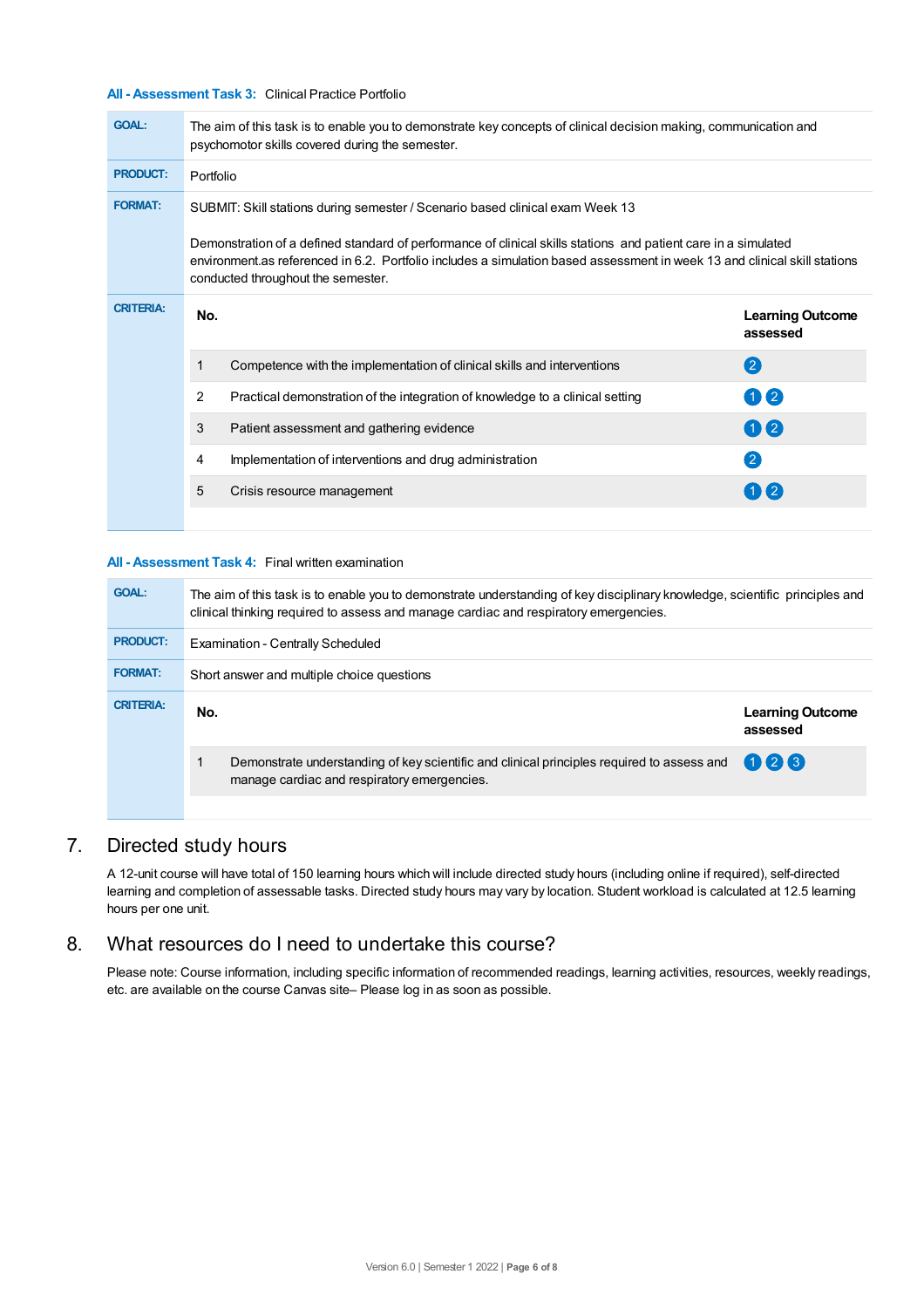### 8.1. Prescribed text(s) or course reader

Please note that you need to have regular access to the resource(s) listed below. Resources may be required or recommended.

| <b>REQUIRED?</b> | <b>AUTHOR</b>                                                    | <b>YEAR</b> | <b>TITLE</b>                                           | <b>EDITION</b> | <b>PUBLISHER</b>                 |
|------------------|------------------------------------------------------------------|-------------|--------------------------------------------------------|----------------|----------------------------------|
| Required         | <b>Keith Wesley</b>                                              | 2016        | Huszar's ECG and 12-Lead Interpretation                | n/a            | Elsevier                         |
| Required         | Kate Curtis, Clair<br>Ramsden                                    | 2015        | Emergency and Trauma Care for Nurses and<br>Paramedics | n/a            | Mosby Elsevier Health<br>Science |
| Required         | Jeremy P. T. Ward, Jane<br>Ward.Richard M. Leach                 | 2015        | The Respiratory System at a Glance                     | n/a            | John Wiley & Sons                |
| Required         | Philip I. Aaronson, Jeremy<br>P. T. Ward.Michelle J.<br>Connolly | 2012        | The Cardiovascular System at a Glance                  | n/a            | John Wiley & Sons                |

#### 8.2. Specific requirements

Not applicable

## 9. How are risks managed in this course?

Risk assessments have been performed for all laboratory classes and a low level of health and safety risk exists. Some risk concerns may include equipment, instruments, and tools; as well as manual handling items within the laboratory. It is your responsibility to review course material, search online, discuss with lecturers and peers and understand the risks associated with your specific course of study and to familiarise yourself with the University's general health and safety principles by reviewing the online [induction](https://online.usc.edu.au/webapps/blackboard/content/listContentEditable.jsp?content_id=_632657_1&course_id=_14432_1) training for students, and following the instructions of the University staff.

## 10. What administrative information is relevant to this course?

### 10.1. Assessment: Academic Integrity

Academic integrity is the ethical standard of university participation. It ensures that students graduate as a result of proving they are competent in their discipline. This is integral in maintaining the value of academic qualifications. Each industry has expectations and standards of the skills and knowledge within that discipline and these are reflected in assessment.

Academic integrity means that you do not engage in any activity that is considered to be academic fraud; including plagiarism, collusion or outsourcing any part of any assessment item to any other person. You are expected to be honest and ethical by completing all work yourself and indicating in your work which ideas and information were developed by you and which were taken from others. You cannot provide your assessment work to others.You are also expected to provide evidence of wide and critical reading, usually by using appropriate academic references.

In order to minimise incidents of academic fraud, this course may require that some of its assessment tasks, when submitted to Canvas, are electronically checked through Turnitin. This software allows for text comparisons to be made between your submitted assessment item and all other work to which Turnitin has access.

#### 10.2. Assessment: Additional Requirements

Eligibility for Supplementary Assessment

Your eligibility for supplementary assessment in a course is dependent of the following conditions applying:

The final mark is in the percentage range 47% to 49.4% The course is graded using the Standard Grading scale You have not failed an assessment task in the course due to academic misconduct

#### 10.3. Assessment: Submission penalties

Late submission of assessment tasks may be penalised at the following maximum rate:

- 5% (of the assessment task's identified value) per day for the first two days from the date identified as the due date for the assessment task.

- 10% (of the assessment task's identified value) for the third day - 20% (of the assessment task's identified value) for the fourth day and subsequent days up to and including seven days from the date identified as the due date for the assessment task.

- A result of zero is awarded for an assessment task submitted after seven days from the date identified as the due date for the assessment task. Weekdays and weekends are included in the calculation of days late. To request an extension you must contact your course coordinator to negotiate an outcome.